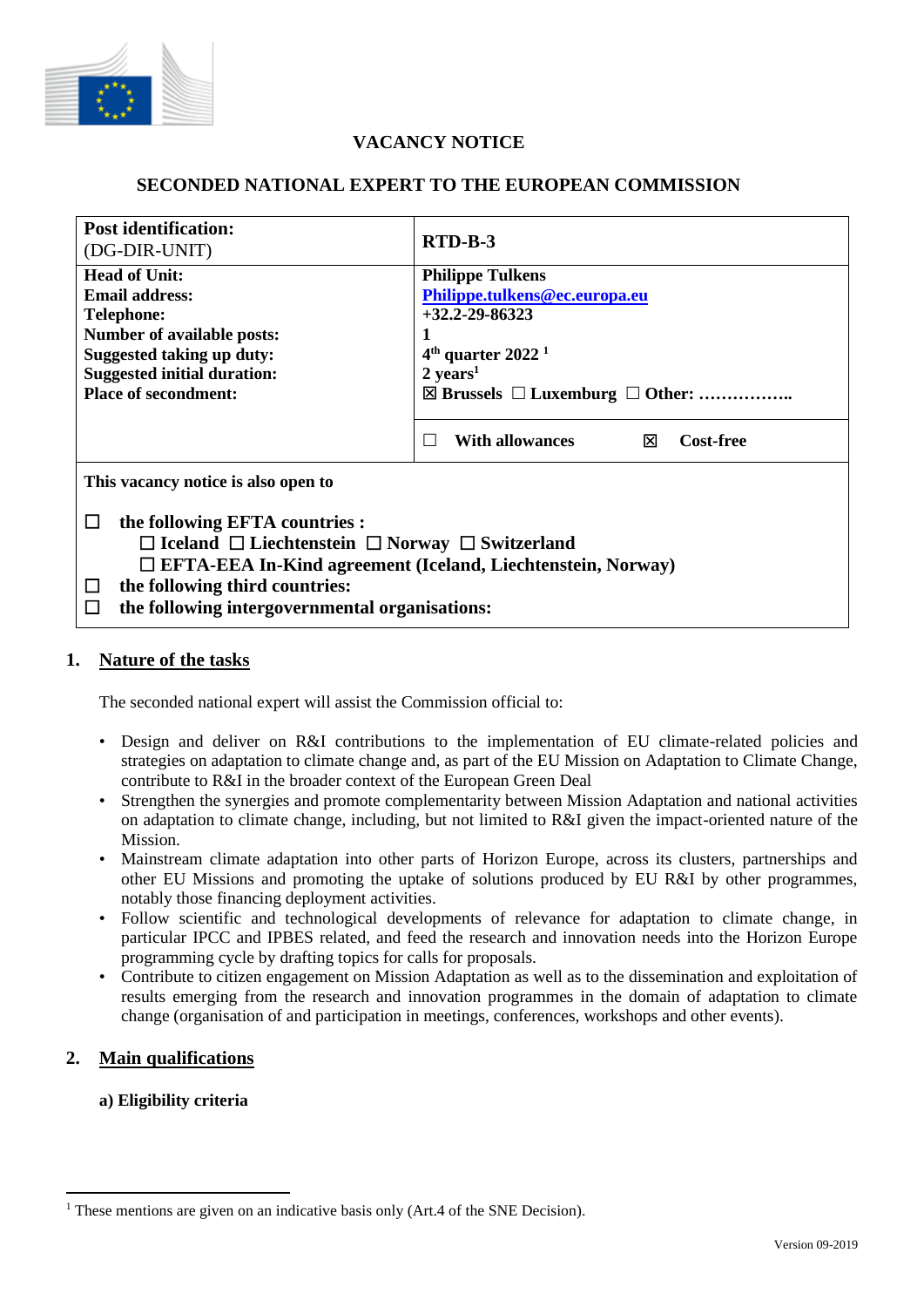The following eligibility criteria must be fulfilled by the candidate in order to be seconded to the Commission. Consequently, the candidate who does not fulfil all of these criteria will be automatically eliminated from the selection process.

- Professional experience: at least three years of professional experience in administrative, legal, scientific, technical, advisory or supervisory functions which are equivalent to those of function group AD;
- Seniority: candidates must have at least one year seniority with their employer, that means having worked for an eligible employer as described in Art. 1 of the SNE decision on a permanent or contract basis for at least one year before the secondment;
- Linguistic skills: thorough knowledge of one of the EU languages and a satisfactory knowledge of another EU language to the extent necessary for the performance of the duties. SNE from a third country must produce evidence of a thorough knowledge of one EU language necessary for the performance of his duties.

#### **b) Selection criteria**

Diploma

- university degree or
- professional training or professional experience of an equivalent level

 in the field(s) : climate science, adaptation to climate change, environmental sciences, sustainability, geography, biology, engineering, environmental economics.

#### Professional experience

At least 5 years with at least 3 years of experience in the areas described in the eligibility criteria above.

Language(s) necessary for the performance of duties

Proficiency in English is mandatory.

#### **3. Submission of applications and selection procedure**

Candidates should send their application according to the **Europass CV format**  [\(http://europass.cedefop.europa.eu/en/documents/curriculum-vitae\)](http://europass.cedefop.europa.eu/en/documents/curriculum-vitae) in English, French or German **only to the Permanent Representation / Diplomatic Mission to the EU of their country**, which will forward it to the competent services of the Commission within the deadline fixed by the latter. The CV must mention the date of birth and the nationality of the candidate. **Not respecting this procedure or deadlines will automatically invalidate the application.**

Candidates are asked not to add any other documents (such as copy of passport, copy of degrees or certificate of professional experience, etc.). If necessary, these will be requested at a later stage. Candidates will be informed of the follow-up of their application by the unit concerned.

#### **4. Conditions of the secondment**

The secondment will be governed by the **Commission Decision C(2008)6866 of 12/11/2008** laying down rules on the secondment to the Commission of national experts and national experts in professional training (SNE Decision).

The SNE will remain employed and remunerated by his/her employer during the secondment. He/she will equally remain covered by the national social security system.

Unless for cost-free SNE, allowances may be granted by the Commission to SNE fulfilling the conditions provided for in Art. 17 of the SNE decision.